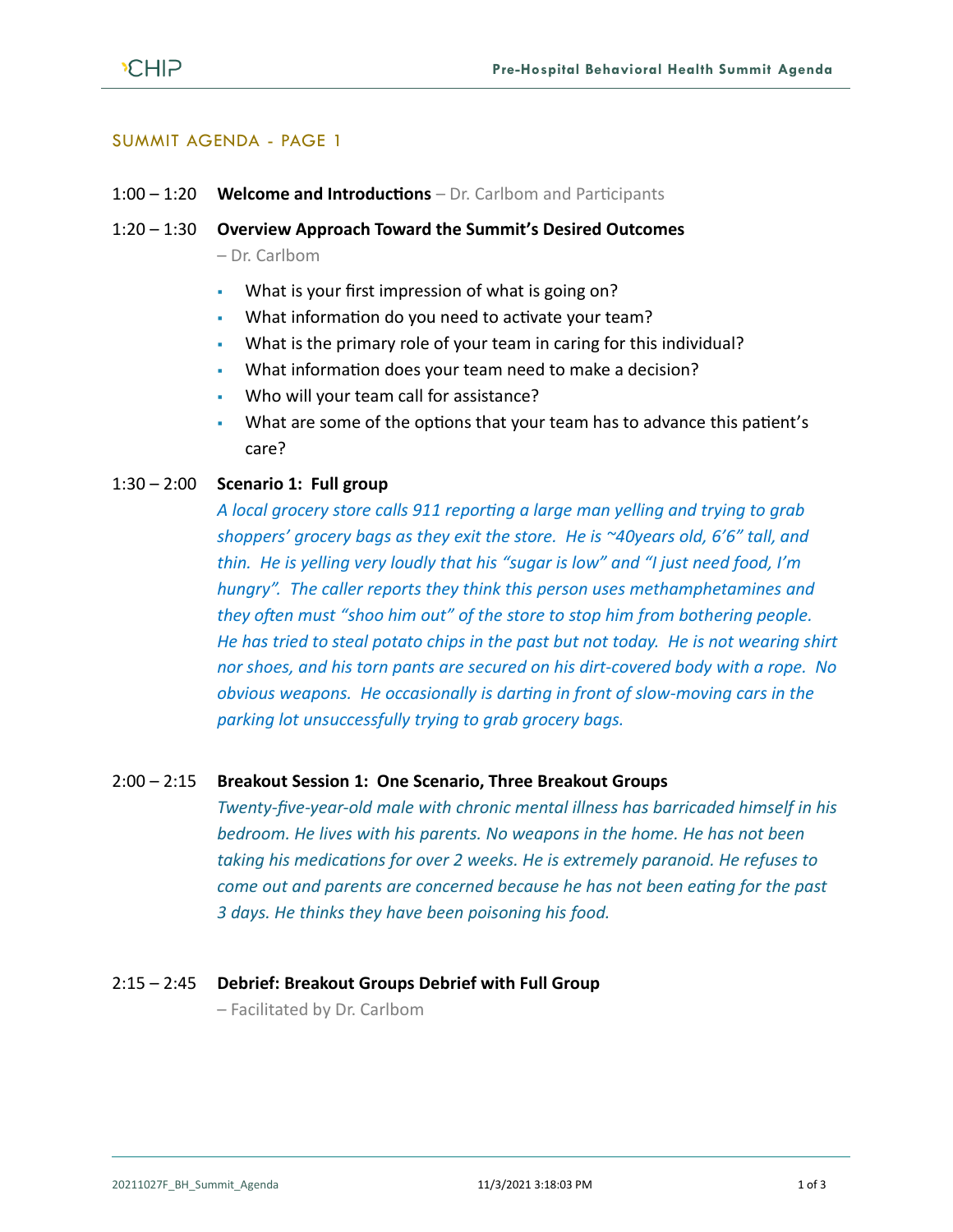# SUMMIT AGENDA - PAGE 2

|  | <b>Breakout Group #1</b>              | Scenario 1: Seventy-two-year-old female has been<br>making threats toward neighbors and their dogs because<br>she thinks the dogs are harming her cats. She has five<br>cats that are indoor outdoor cats. She hasn't been<br>sleeping for several nights because she is afraid the dogs<br>will come into her yard and harm the cats. She calls 911<br>every time she sees a dog near her yard. She told law<br>enforcement she would buy a qun if her neighbors did not<br>keep the dogs out of her yard. Her husband died a year<br>ago. |
|--|---------------------------------------|---------------------------------------------------------------------------------------------------------------------------------------------------------------------------------------------------------------------------------------------------------------------------------------------------------------------------------------------------------------------------------------------------------------------------------------------------------------------------------------------------------------------------------------------|
|  | <b>Breakout Group #2</b>              | <b>Scenario 2:</b> Thirty-year old female arrives at the fire<br>station and is afraid because she thinks the gang that<br>kidnapped her 10 years ago is in town and wants to hurt<br>her and her family. She wants to talk with someone and<br>be protected.                                                                                                                                                                                                                                                                               |
|  | <b>Potential Breakout</b><br>Group #3 | <b>Scenario 3: Fifty-eight-year-old man lives alone and drinks</b><br>a fifth of whiskey most nights. One night he calls 911<br>because he begins to feel like bugs and spiders are<br>crawling on him. He is also shaking and vomiting.                                                                                                                                                                                                                                                                                                    |

**2:45 – 3:00 Breakout Group 1-3 Workshops the Following Scenarios**

# 3:00 – 3:30 **Breakout Groups Debrief with Full Group on Their Scenarios**

– Dr. Carlbom/ Jim Novelli

- What is your first impression of what is going on?
- What information do you need to activate your team?
- What is the primary role of your team in caring for this individual?
- What information does your team need to make a decision?
- Who will your team call for assistance?
- What are some of the team's options to advance this patient's care?

#### 3:30 – 4:00 **Summit Wrap-Up – What Comes Next** – Dr. Carlbom

- Meet again? When?
- What education could be initiated?
- What communication can be initiated?
- How to solidify tenuous relationships?